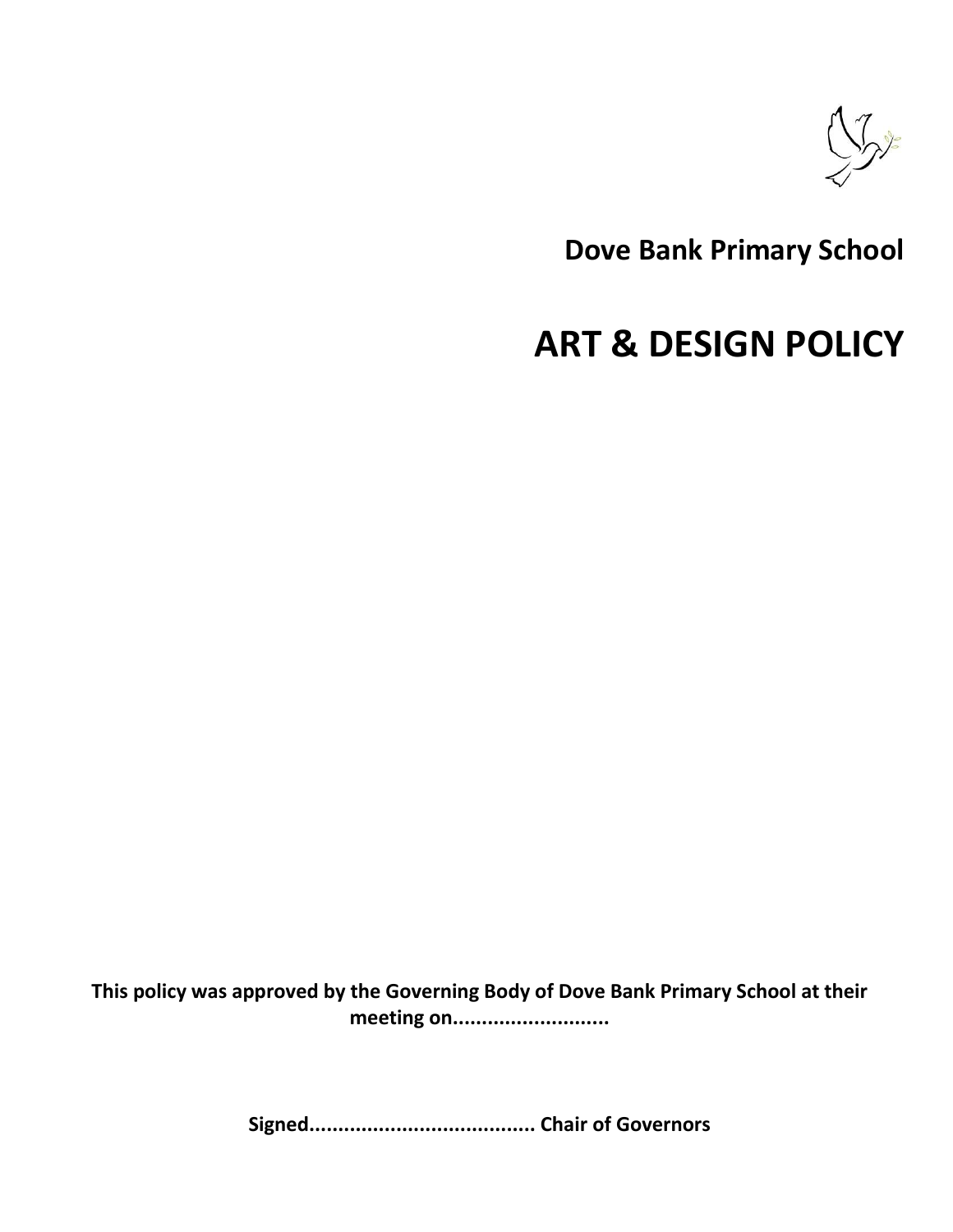### **INTRODUCTION**

Art, craft and design is a means through which children are able to develop skills, explore experiences and respond to visual images. It plays an essential role in the development of wider communication skills.

Art and design offers opportunities to:

- Stimulate children's creativity and imagination by providing visual, tactile and sensory experiences and a unique way of understanding and responding to the world;
- Develop children's understanding of colour, form, texture, pattern and their ability to use materials and processes to communicate thoughts, feelings and meanings;
- Explore with children ideas and meanings in the work of artists, craftspeople and designers, and help them learn about their different roles and about the functions of art, craft and design in their own lives and in different times and cultures;
- Help children to learn how to make thoughtful judgements and aesthetic and practical decisions and become actively involved in shaping environments.

*"Art, craft and design embody some of the highest forms of human creativity. A high-quality art and design education should engage, inspire and challenge pupils, equipping them with the knowledge and skills to experiment, invent and create their own works of art, craft and design. As pupils progress, they should be able to think critically and develop a more rigorous understanding of art and design. They should also know how art and design both reflect and shape our history, and contribute to the culture, creativity and wealth of our nation."*

National Curriculum 2014

#### **AIMS AND OBJECTIVES**

- To promote children's enjoyment of art and to develop confidence and a sense of achievement through the acquisition of skills and through the creative process
- To stimulate each child's creativity and imagination
- To enable pupils to become visually literate: to understand and use Art as means of communication
- To increase the pupils' capacity to enjoy and value the visual, tactile and other sensory dimensions of the natural and manmade environment
- To develop the pupils' ability to articulate and communicate ideas, opinions and feelings about their own work and that of others
- To develop the pupils' aesthetic sensibilities and capacity for original thought
- To increase awareness of the role and purpose of art and design in different times and cultures
- To enable pupils to work from direct observation, imagination and memory using a wide range of materials and techniques developing their skills and control
- To develop each child's understanding of colour, form, texture and pattern through a broad and balanced curriculum

#### **ORGANISATION AND TEACHING**

#### **Content**

Key stage 1 Pupils should be taught:

- to use a range of materials creatively to design and make products
- to use drawing, painting and sculpture to develop and share their ideas, experiences and imagination
- to develop a wide range of art and design techniques in using colour, pattern, texture, line, shape, form and space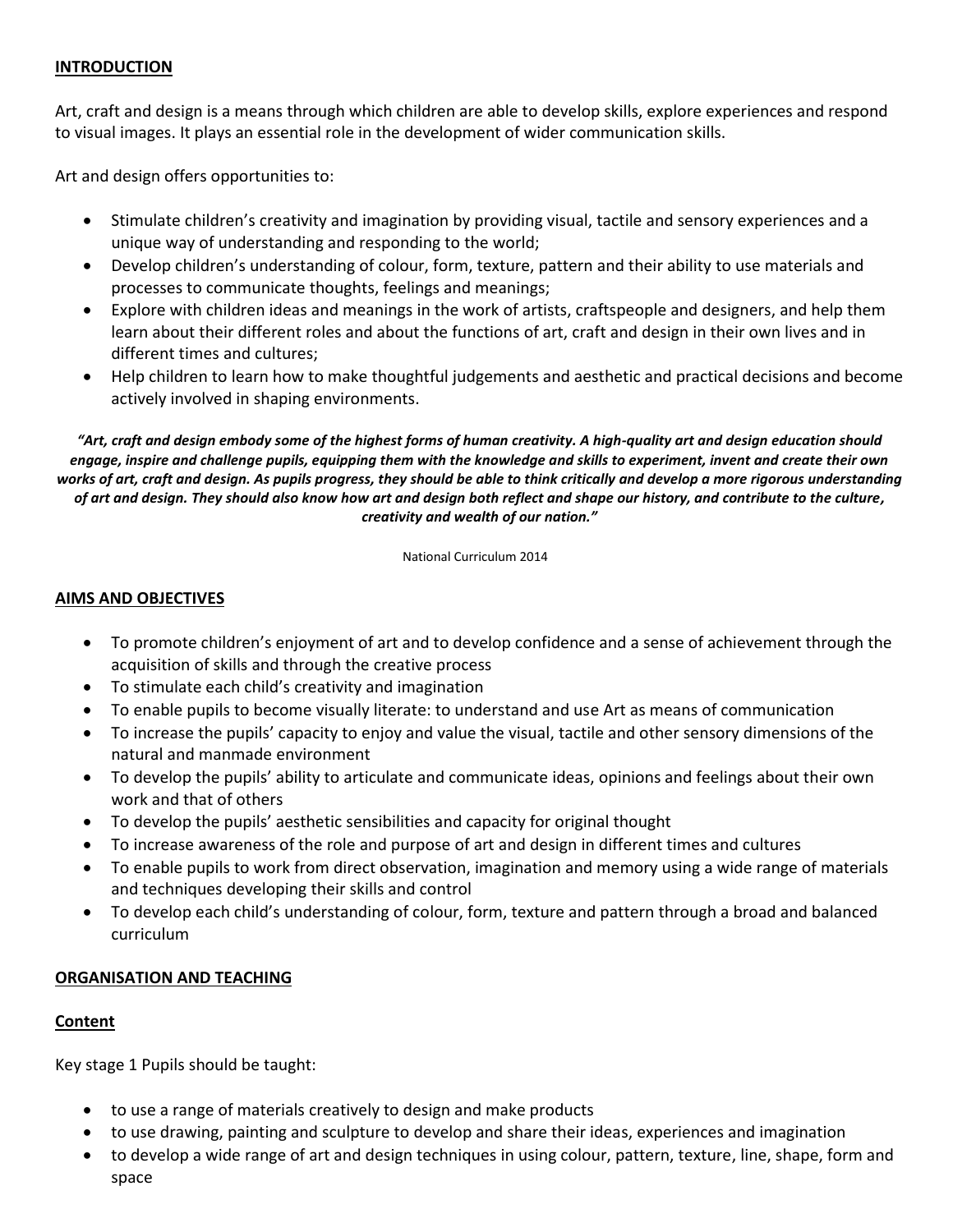about the work of a range of artists, craft makers and designers, describing the differences and similarities between different practices and disciplines, and making links to their own work

Key stage 2 Pupils should be taught to develop their techniques, including their control and their use of materials, with creativity, experimentation and an increasing awareness of different kinds of art, craft and design. Pupils should be taught:

- to create sketch books to record their observations and use them to review and revisit ideas
- to improve their mastery of art and design techniques, including drawing, painting and sculpture with a range of materials [for example, pencil, charcoal, paint, clay]
- about great artists, architects and designers in history

Teaching should ensure that the investigating and making includes exploring and developing ideas and evaluating and developing work. Knowledge and understanding should inform this process.

These aspects of art and design are developed through individual and collaborative work in two and three dimensions and on different scales, using a range of materials and processes, and through investigating the work of artists, craftspeople and designers.

### **Art, Craft and Design Experience**

At all stages all pupils will:

- observe, record and express the natural and manufactured world through a variety of media
- undertake individual and group projects in art which encourage group, independent & imaginative work
- have time to reflect on and talk about their work
- be encouraged to develop an aesthetic awareness of their environment
- be experiencing reproductions of "Works of Art" and discussing them in a meaningful way
- be realising values of the cultural heritage of this and other societies both past and present.
- be developing an understanding of technological processes in relation to art and design activities

### **Planning**

Units are planned in line with the national curriculum and will allow for clear progression. Units will be designed to enable pupils to achieve stated objectives. Pupil progress towards these objectives will be recorded by teachers as part of their class recording system. Staff will follow medium term plans with objectives set out in the national curriculum and use the same format for their weekly planning sheet. Our use of Cornerstones Maestro Curriculum helps us ensure both coverage of the Art and Design curriculum throughout the year and cross curricular links to work in other subjects.

Short-term planning: Individual plans are devised for each art and design lesson. These plans list the specific learning objectives for each lesson and give details of how to teach them. They build on the medium-term plans.

### **Assessment and Recording**

As in all other areas of the curriculum, assessment is an integral part of the teaching process. In Art, assessment is ongoing and continuous through formative teacher assessment. Informal, diagnostic judgements allow teachers to give meaningful feedback to children about the success of their learning by identifying each child's progress in each aspect of the curriculum, determining what each child has learned and what should therefore be the next step in their learning. Formative assessment also enables pupils to be involved in their own assessment.

Class teachers keep records of work carried out by pupils so that progress against key objectives can be accurately tracked using the statements on O track assessment tracker.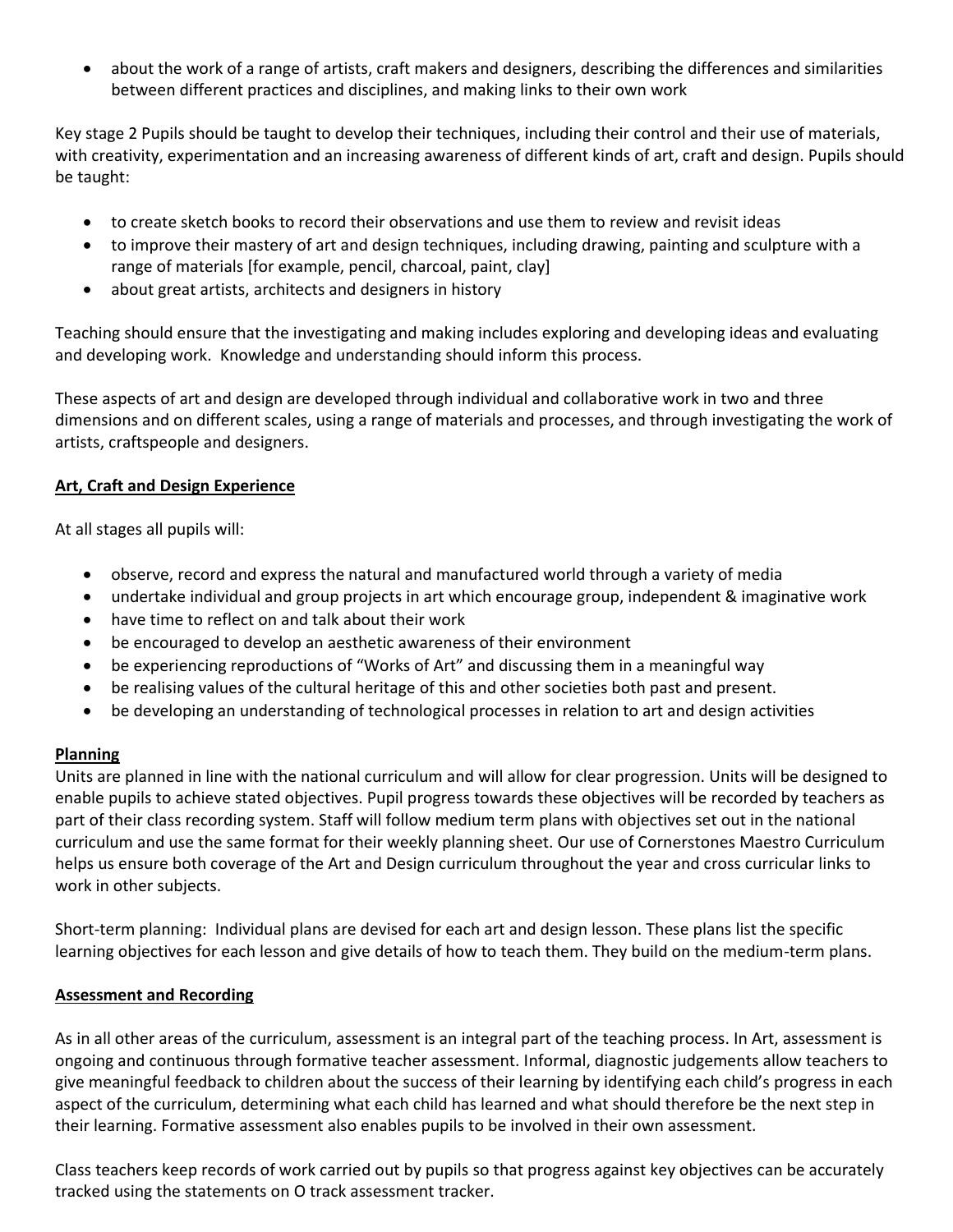Children's progress in Art and Design is reported to parents through the pupil annual report and termly consultation meetings

### **Monitoring and Evaluation**

Regular monitoring and evaluation of the activities will be done by the subject leader. Class teachers are responsible for ongoing evaluation of teaching methods and pupils' progress.

#### **Resources**

Each year group has basic materials e.g. drawing materials, ready mix paints, brushes and a folder of pictures, prints, postcards linking to specific art units. Further resources are stored in the art cupboard; paper/card is stored in the store cupboard in the foyer. Drapes and artefact boxes are also available.(See Appendix 2 for resource lists)

#### **LINKS WITH OTHER POLICIES**

#### **Computing**

Children will be able to develop their ICT in a variety of ways, such as:

- Using the internet and CD-ROMs to investigate the work of artists
- Using drawing and imaging software to create artwork
- Using digital cameras and video recorders to record observations and pieces of their own work
- Using e-mail and the internet to exchange and publish their work

#### **INCLUSION**

Success is expected for every pupil. They should reach their full potential, recognise personal strengths and be able to celebrate the achievements of themselves and others; both within the school and its wider community.

At Dove Bank, teaching will ensure that art is accessible to all children by planning art and design that:

- Is challenging for children of different abilities and aptitudes in each year group of each key stage;
- Motivates children, enabling them to understand and review their own learning;
- Caters for children's diverse learning needs;
- Overcomes potential barriers to learning and assessment for individuals and groups of children;
- Differentiates work through activities and expected outcomes;
- Uses other adults to support all ability groups.

#### **HEALTH AND SAFETY**

Teachers should ensure that the use of all potentially hazardous resources is strictly supervised. Children should be shown safe procedures for using such resources and should be made aware of the dangers. If in doubt teachers should liaise with the art and design subject leader to ensure they are familiar with the safe procedures for using certain resources. Resources which require particular care in use include: spray fixative, glue guns and needles.

#### **EQUAL OPPORTUNITIES**

All pupils should have access to the whole art curriculum and resources, regardless of race or gender. There are opportunities for researching and drawing information from the arts and artefacts of other cultures. An appreciation of art forms created and valued by different cultures should be taught.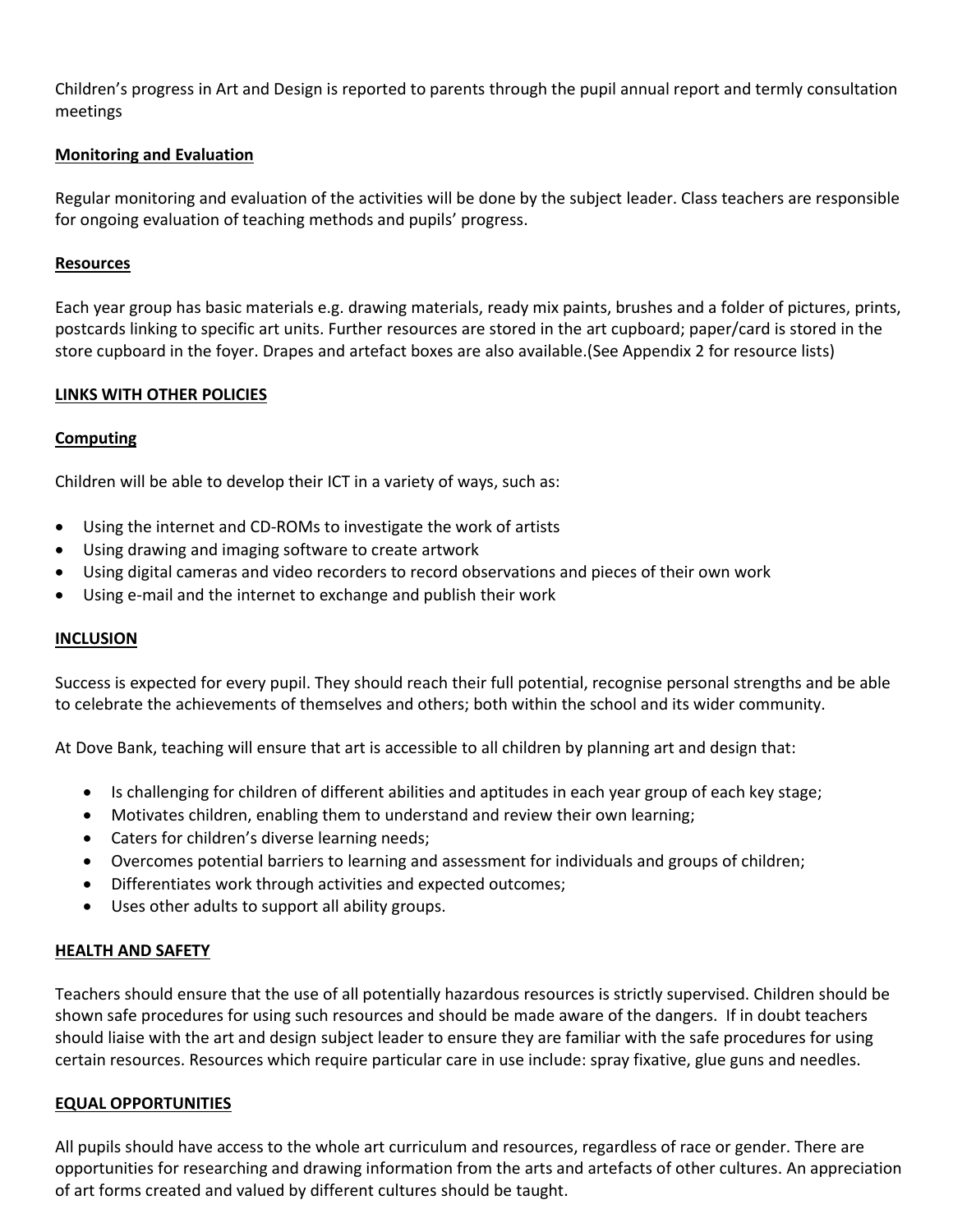### **THE ROLE OF THE ART AND DESIGN SUBJECT LEADER**

The role of the subject leader is to:

- Seek to enthuse pupils and staff about art and design and to promote high achievement;
- Advise and support staff in the planning, delivery and assessment of art and design;
- Offer specialist advice and knowledge for special needs and more able pupils;
- Monitor and evaluate the standards of children's work and the quality of teaching in art and design throughout the school;
- Undertake lesson observations of art and design teaching across the school;
- Keep up to date with current developments by attending courses and disseminate this information to staff through inset and informal conferencing;
- Purchase, organise and maintain teaching resources and manage a delegated budget
- Advise the Headteacher of any action required (e.g. resources, standards) and keep them informed of strengths and weaknesses in the subject, indicating areas for further improvement;
- Organise thematic 'Arts Weeks'
- Co-ordinate display
- Develop links with advisory services and outside artists

#### **DISPLAY**

Displays will be used for a variety of purposes, which may: improve the environment, present information, encourage participation, demonstrate process, focus attention, reinforce learning and confirm values.

#### **EVALUATION**

This policy will be observed in practice by the subject manager on a regular basis as part of the monitoring process.

T.Vale Updated 2020

## **Appendix 1: DOVE BANK PRIMARY SCHOOL ART DEPARTMENT RESOURCES**

A variety of soft/hard pencils Ready-mixed paint Pastels (chalk and oil) Marbling ink Wax crayons **Silk painting colours** Silk painting colours Coloured pencils **Glass Paints** Drawing ink and pens **Palettes** 

#### **Drawing Media Paint and Pigment**

Charcoal Water colour palettes & blocks Chalk **Chalk Range of suitable paper/brushes Chalk**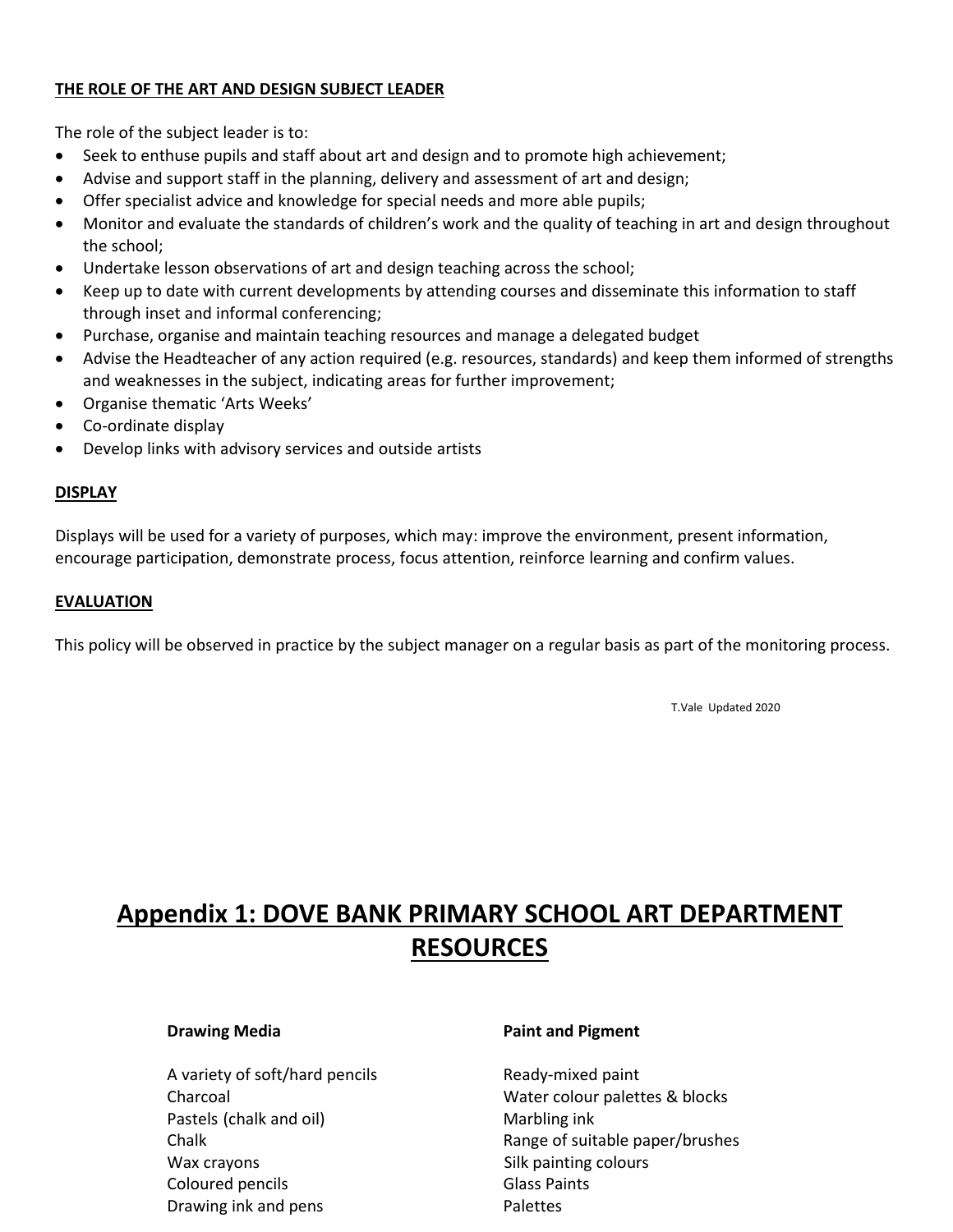Rubber 'stampers' Binka Printing rollers Felt Block printing ink and the Hessian Polyblock - polystyrene Embroidery thread Printing sheets Cottons Needles Wool Knitting needles Fabric scraps String Threads and wools for collage applique

### Fine-writers Fine-writers Fabric paints & pens

### **Print Making Collage/Sewing**

#### **Weaving 3D Work**

- Raffia Clay Weaving needles Wood Wool **Wool** Plasticine Card Mod-roc Scrim Modelling Wire Ribbon Pipe cleaners Lace **Glue** Glue Art straws Wallpaper paste
- Cane Cane Clay modelling equipment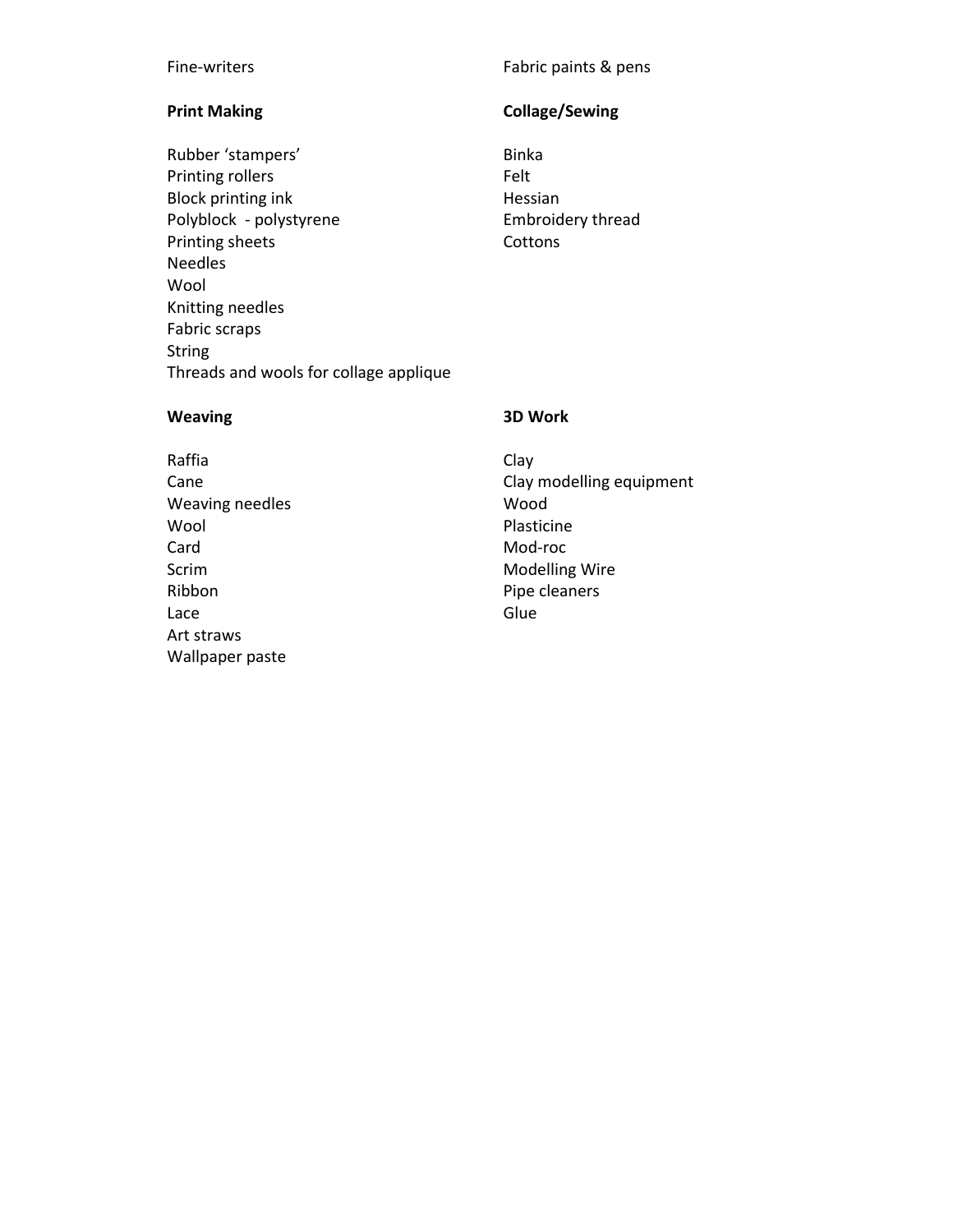## **Appendix 2: KEY STAGE 1 ART OVERVIEW**

*(where the Art SOW is not the main area for development, or where DT is the lead subject, 'one off' topic enhancement lessons for Art are shown in italics)* 

| <b>YEAR</b>  | <b>AUTUMN1</b>                                                                                                                                                                                        | <b>AUTUMN 2</b>                                                                                                                                                                       | <b>SPRING 1</b>                                                                                     | <b>SPRING 2</b>                                                                                                                                                                                                                               | <b>SUMMER 1</b>                                                                                                                     | <b>SUMMER 2</b>                                                                                                                                                                                                                                                                |
|--------------|-------------------------------------------------------------------------------------------------------------------------------------------------------------------------------------------------------|---------------------------------------------------------------------------------------------------------------------------------------------------------------------------------------|-----------------------------------------------------------------------------------------------------|-----------------------------------------------------------------------------------------------------------------------------------------------------------------------------------------------------------------------------------------------|-------------------------------------------------------------------------------------------------------------------------------------|--------------------------------------------------------------------------------------------------------------------------------------------------------------------------------------------------------------------------------------------------------------------------------|
| $\mathbf{A}$ | <b>About Me and My</b><br><b>Friends</b><br><b>Exploring Portraiture</b><br>Photography<br>Self-portrait - drawing<br>Self-portrait - painting<br>(Key Drawing Skills Unit)<br>(Also see RE planning) | <b>Starry Night</b><br>Van Gogh's Starry Night<br>(Key Painting/Colour Mixing<br>Skills Unit                                                                                          | Kung Hei Fat Choi<br><b>Willow Pattern Plates</b><br>3d model dragon - large<br>scale group project | <b>Water World</b><br>Paper Plate Weaving -<br>Raindrops<br>Fabric Work - Raindrops<br><b>Monet's Waterlillies</b><br>(painting)<br>(Collage Key Skills Unit;<br>Painting Key Skills Unit)<br>(Also see RE planning re:<br>Noah's Ark Frieze) | <b>The Aliens Are</b><br>Coming<br>Painting of an Alien<br>Alien Space Scene Collage<br>Spaceship Porthole<br><b>IT Space Scene</b> | <b>The Great Exhibition</b><br>Observational Drawing -<br>artefacts<br>(Key Drawing Skills Unit)                                                                                                                                                                               |
| B            | <b>Emergency!</b><br><b>Emergency!</b> (People<br>Who Help Us)<br>Collage - painting people<br>Shoe box emergency<br>vehicles<br>Crown of Friends<br><b>Helping Hand</b>                              | Where have all the<br><b>Dinosaurs gone?</b><br>Dinosaur Collage<br><b>Dinosaur Silhouettes</b><br>Cotton bud skeleton picture<br>Glue resist dinosaur picture<br>Jurassic Park Mural | Mrs Armitage's<br><b>Vehicles</b><br>No Art - DT focus)                                             | A Knight's Tale<br>Shield Design (ICT and 2d)<br>Castle Drawing/<br>Painting (includes<br>printing)<br>3d work - clay slab or<br>recycled material castle                                                                                     | <b>Creatures Great and</b><br><b>Small</b><br><b>Animal Mash Ups</b><br><b>Matisse: The Snail</b>                                   | Oh I do like to be<br>besides the seaside<br>In-depth ocean picture<br>Jellyfish picture<br>Shells $-$ drawing<br>Seaside picture<br>transcription<br>Polyblock fish prints<br>(Key Painting Skills Unit)                                                                      |
| C            | <b>Shiver Me Timbers</b><br>(Pirates)<br>Pirate 'Portraits'<br>Pirate ship seascapes<br>Ship in a bottle drawing<br>Pirate Flags                                                                      | <b>London's Burning</b><br>No Art - DT focus (3d junk<br>model buildings)<br>(Key 3d Skills Unit                                                                                      | The Mad Hatter's Tea<br>Party<br>Design and make a hat for<br>the Mad Hatter's Tea Party            | Around the World in<br>80 Days<br>Art from other cultures:<br>Printing & IT<br>(Key Printing Skills Unit)                                                                                                                                     | <b>Going Green</b><br><b>Exploring Materials</b><br><b>Investigating Textiles</b><br>Weaving<br>(Key Textiles Skills Unit)          | What's Down in the<br><b>Woods Today?</b><br>Multi-Media Owls<br>Multi-Media Deer<br><b>Mud Monster Sculptures</b><br>with natural materials<br>(Also see RE planning for<br>paper plate bird's nest<br>activity and woodland<br>creatures made from<br>natural objects task). |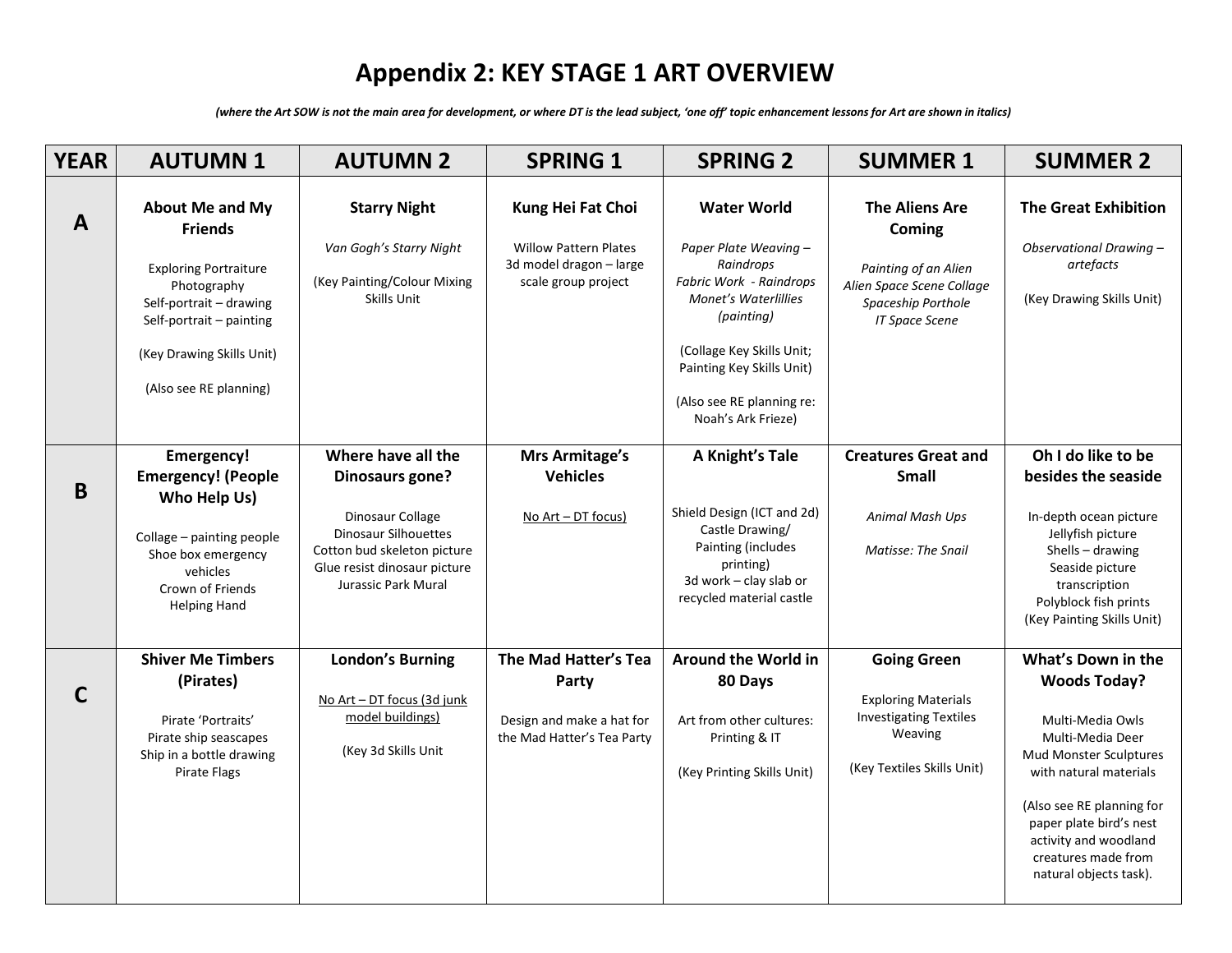## **Appendix 3: KEY STAGE 2 ART OVERVIEW**

*(where DT is the focus, 'one off' topic enhancement lessons shown in italics)* 

|               | <b>AUTUMN1</b>                                      | <b>AUTUMN 2</b>                             | <b>SPRING 1</b>                               | <b>SPRING 2</b>                                          | <b>SUMMER 1</b>              | <b>SUMMER 2</b>                          |
|---------------|-----------------------------------------------------|---------------------------------------------|-----------------------------------------------|----------------------------------------------------------|------------------------------|------------------------------------------|
|               |                                                     |                                             |                                               |                                                          |                              |                                          |
| <b>YEAR A</b> | Marvellous Me                                       | The Vile Victorians                         | From Source to Sea                            | 'Caribbean Cocktail'                                     | Keeping Healthy!             | All the Fun of the Fair!                 |
| $(2013-14)$   |                                                     |                                             |                                               | (Jamaica)                                                |                              |                                          |
|               | <b>Portraiture</b>                                  | <b>Artist Study: William</b>                | <b>Artwork Inspired by</b>                    |                                                          | (DT Focus)                   | (DT Focus)                               |
|               |                                                     | <b>Morris</b>                               | the Theme of Water                            | (DT cross-over)                                          |                              |                                          |
|               | <b>Drawing Portraits (Half</b>                      |                                             |                                               |                                                          | <b>Fruit and Veg Face in</b> | Lowry's fairground                       |
|               | <b>Faces with colour</b>                            | Drawing/Copying                             | <b>KS2 Group collage</b>                      | <b>Masks</b>                                             | the style of                 | paintings                                |
|               | matching -pencil crayon)                            | sections of WM textiles                     | (large scale using a                          |                                                          | <b>Arcimboldo</b>            |                                          |
|               |                                                     | (pencil; finewriter;                        | range of papers &                             | <b>Designing and Making</b><br><b>Caribbean Carnival</b> |                              | <b>Using fine-writer</b>                 |
|               | Self-Portrait in the style<br>of Andy Warhol (chalk | water-colour)                               | textures to create four<br>sections)          | <b>Masks</b>                                             | Collage or 2d<br>sculpture   | draw own fairground<br>scene inspired by |
|               | pastel over photocopy)                              | <b>Creating own design</b>                  |                                               |                                                          |                              | Lowry on A5. Enlarge                     |
|               |                                                     | using ICT                                   | 'Water in Art' - series                       |                                                          |                              | drawing to A3 and                        |
|               | <b>Picasso Study</b>                                |                                             | of studies based on the                       |                                                          |                              | complete in                              |
|               | (drawing/chalk pastel)                              |                                             | work of famous artists                        |                                                          |                              | watercolour or chalk                     |
|               |                                                     |                                             | e.g. Hokusai, Monet,                          |                                                          |                              | pastels.                                 |
|               |                                                     |                                             | <b>Seurat</b>                                 |                                                          |                              |                                          |
|               |                                                     |                                             |                                               |                                                          |                              |                                          |
| <b>YEAR B</b> | <b>Eurovision Song Contest!</b>                     | Rock and Roll!                              | The Flintstones                               | The Rotten Romans                                        | Vive la France!              | The Vicious Vikings                      |
| $(2014-15)$   |                                                     |                                             |                                               |                                                          |                              |                                          |
|               | <b>European Artist Study</b>                        | <b>Natural Sculptures &amp;</b>             | Cave Art (as part of                          | Y3/4 Designing &                                         | <b>French Artist Study</b>   | <b>Textiles/Weaving</b>                  |
|               |                                                     | Photography                                 | <b>Stone Age Inspiration</b>                  | <b>Making a Roman</b>                                    |                              |                                          |
|               | <b>Julian Opie</b>                                  |                                             | Day)                                          | <b>Helmet</b>                                            | <b>Monet</b>                 | 'Abstract' collage                       |
|               | Create images of their                              | <b>Sculptures inspired by</b>               | Celtic Art- brooch or                         |                                                          |                              | combining different                      |
|               | own faces in the style of                           | <b>Andy Goldsworthy</b>                     | shield design                                 | Y5/6 Mosaics Project                                     | <b>Matisse</b>               | knotting, plaiting,                      |
|               | <b>Julian Opie, exploring</b>                       |                                             | <b>Making a coil pot (As</b>                  |                                                          |                              | weaving, threading                       |
|               | the use of colour.                                  | <b>Photography of natural</b><br>sculptures | part of Iron Age Forest<br><b>School Day)</b> |                                                          | Cezanne                      | around or through 2d<br>shapes.          |
|               | <b>Wassily Kandinsky</b>                            |                                             | <b>Creation Picture (RE)</b>                  |                                                          |                              |                                          |
|               | Create a group abstract                             |                                             |                                               |                                                          |                              | <b>Small scale weaving</b>               |
|               | composition based on                                | DT Focus: Stone Wheeled                     | Homework:                                     |                                                          |                              | project using wool                       |
|               | the work of Kandinsky                               | Prehistoric Buggies                         | <b>Stonehenge Silhouette</b>                  |                                                          |                              |                                          |
|               |                                                     |                                             | <b>Picture</b>                                |                                                          |                              | Large scale weaving                      |
|               | <b>Edvard Munch</b>                                 |                                             |                                               |                                                          |                              | project using a range                    |
|               | <b>Watercolour painting:</b>                        |                                             |                                               |                                                          |                              | of fabrics/materials.                    |
|               | 'The Scream'                                        |                                             |                                               |                                                          |                              |                                          |
|               |                                                     |                                             |                                               |                                                          |                              |                                          |